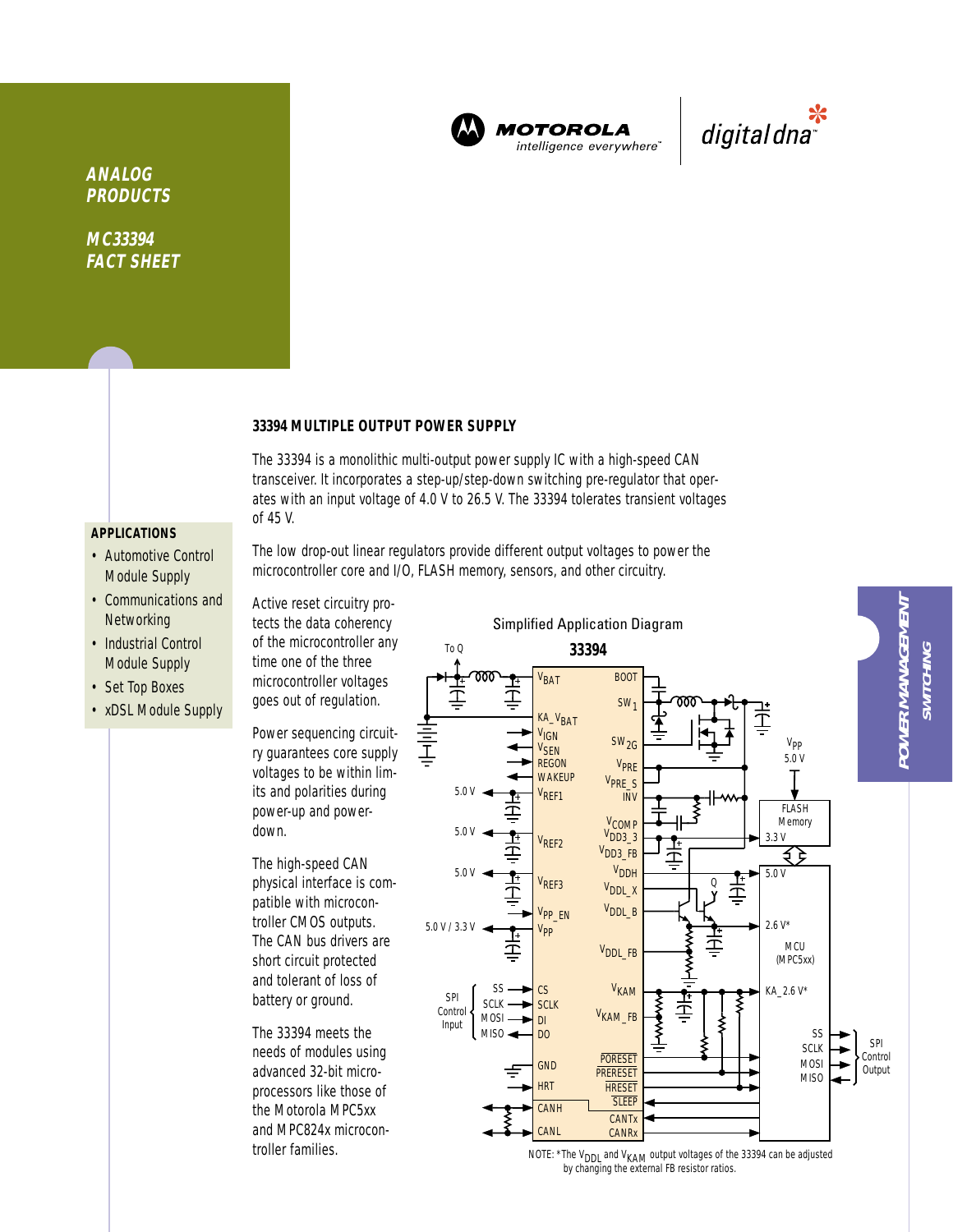## **FEATURES**

- Step-up/step-down switching pre-regulator
- Multiple linear regulators with current limiting
- Adjustable low-voltage linear regulator with external pass transistor
- Adjustable low-power keep-alive linear regulator
- Three sensor supplies (short-to-battery and ground protected)
- SLEEP and REGON control pins
- Reset and Power-ON reset signals
- Serial peripheral interface for control and diagnostic
- High-speed CAN transceiver with wakeup capability
- Accurate power sequencing for advanced microprocessors
- Additional devices available for comparison in Analog Selector Guide SG1002/D

## **CUSTOMER BENEFITS**

- Low overall system cost, optimized performance/cost ratio
- Provides complete system supply solution
- Simplified microprocessor power supply design due to proper power sequencing
- Easily used in non-microprocessor applications
- High-frequency switching converter improves power efficiency and eliminates need for heat sinking
- Internal safety features with output voltage supervisory circuits

| Performance                            | <b>Typical Values</b>                                         |
|----------------------------------------|---------------------------------------------------------------|
| Operating Voltage                      | 4.0 V to 26.5 V                                               |
| Output Voltages:                       |                                                               |
| <b>Buck Converter</b>                  |                                                               |
| V <sub>DDH</sub>                       | 5.0 V ( $\pm$ 2%) @ 400 mA                                    |
| V <sub>DD33</sub>                      | 3.3 V ( $\pm$ 2%) @ 120 mA                                    |
| Linear Regulator                       |                                                               |
| V <sub>DDI</sub> (Adjustable)          | 2.6 V ( $\pm$ 2%) @ 400 mA                                    |
| Standby                                |                                                               |
| V <sub>KAM</sub> (Adjustable)          | $2.6$ V ( $\pm$ 2%) @ 50 mA                                   |
| <b>FLASH Programming</b>               |                                                               |
| V <sub>PP</sub> SPI Programmed         | 3.3 V ( $\pm$ 0.8%) @ 150 mA                                  |
| V <sub>DD</sub> Tracked (Default Mode) | 5.0 V ( $\pm$ 0.8%) @ 150 mA                                  |
| Sensor Supply                          |                                                               |
| $V_{\text{REF1, 2, 3}}$                | 5.0 V ( $\pm$ 0.8%) @ 100 mA                                  |
| Switched Battery                       |                                                               |
| <b>V<sub>SEN</sub></b>                 | $V_{BAT}$ - 0.2 V @ 125 mA                                    |
| <b>PWM Frequency</b>                   | 200 kHz                                                       |
| Operating Temp                         | $-40^{\circ}$ C $\leq$ T <sub>A</sub> $\leq$ 125 $^{\circ}$ C |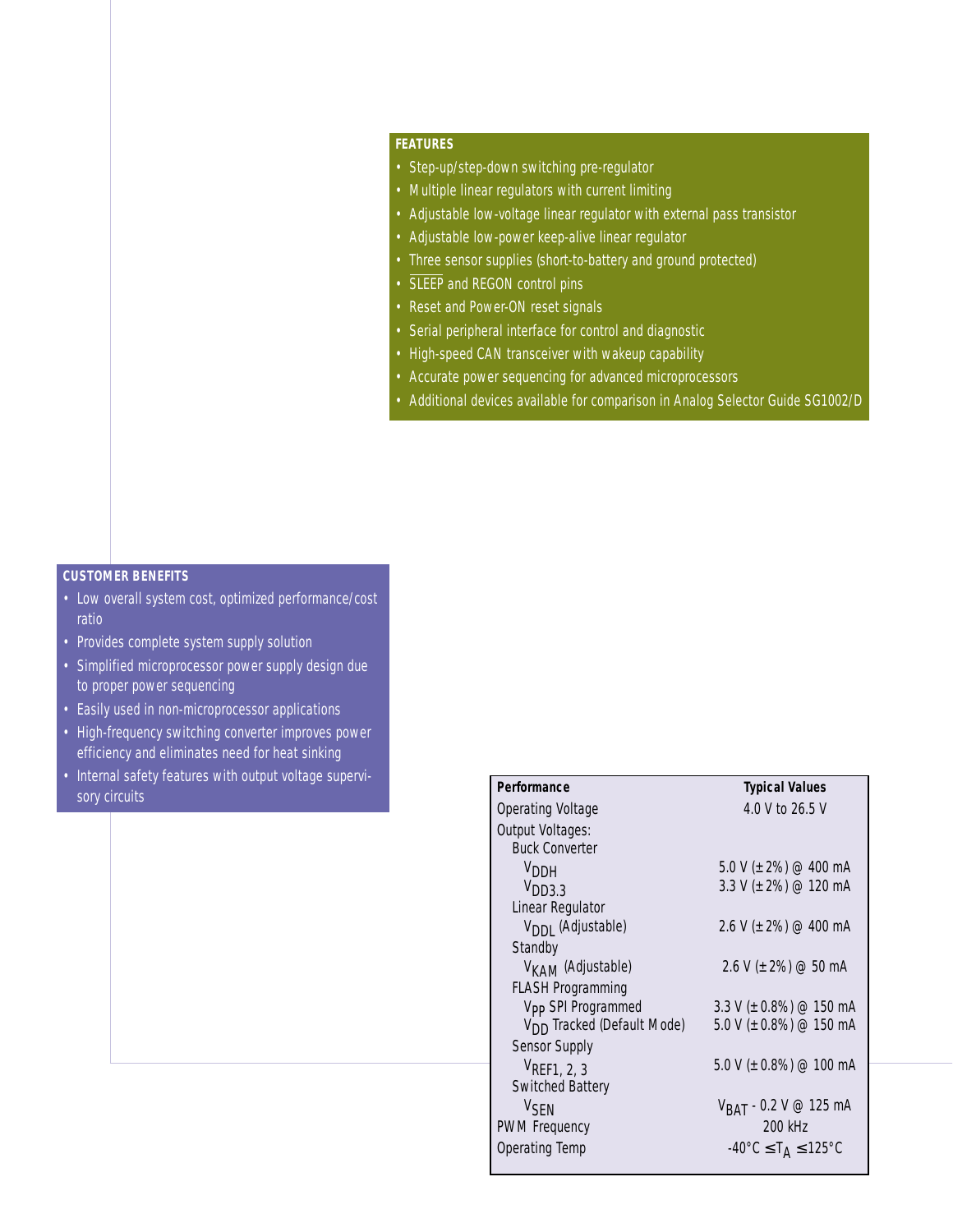#### **33394 Internal Block Diagram**



| <b>Protection</b>    | <b>Detect</b> | Limiting | <b>Shut</b><br>Down | Auto<br>Retry | <b>Status</b><br>Reporting |
|----------------------|---------------|----------|---------------------|---------------|----------------------------|
| Input Under Voltage  |               |          |                     |               |                            |
| Output Over Voltage  |               |          |                     |               |                            |
| Output Under Voltage |               |          |                     |               |                            |
| Over Current/SC      |               |          |                     |               |                            |
| Short to Battery     |               |          |                     |               |                            |
| Over Temperature     |               |          |                     |               |                            |